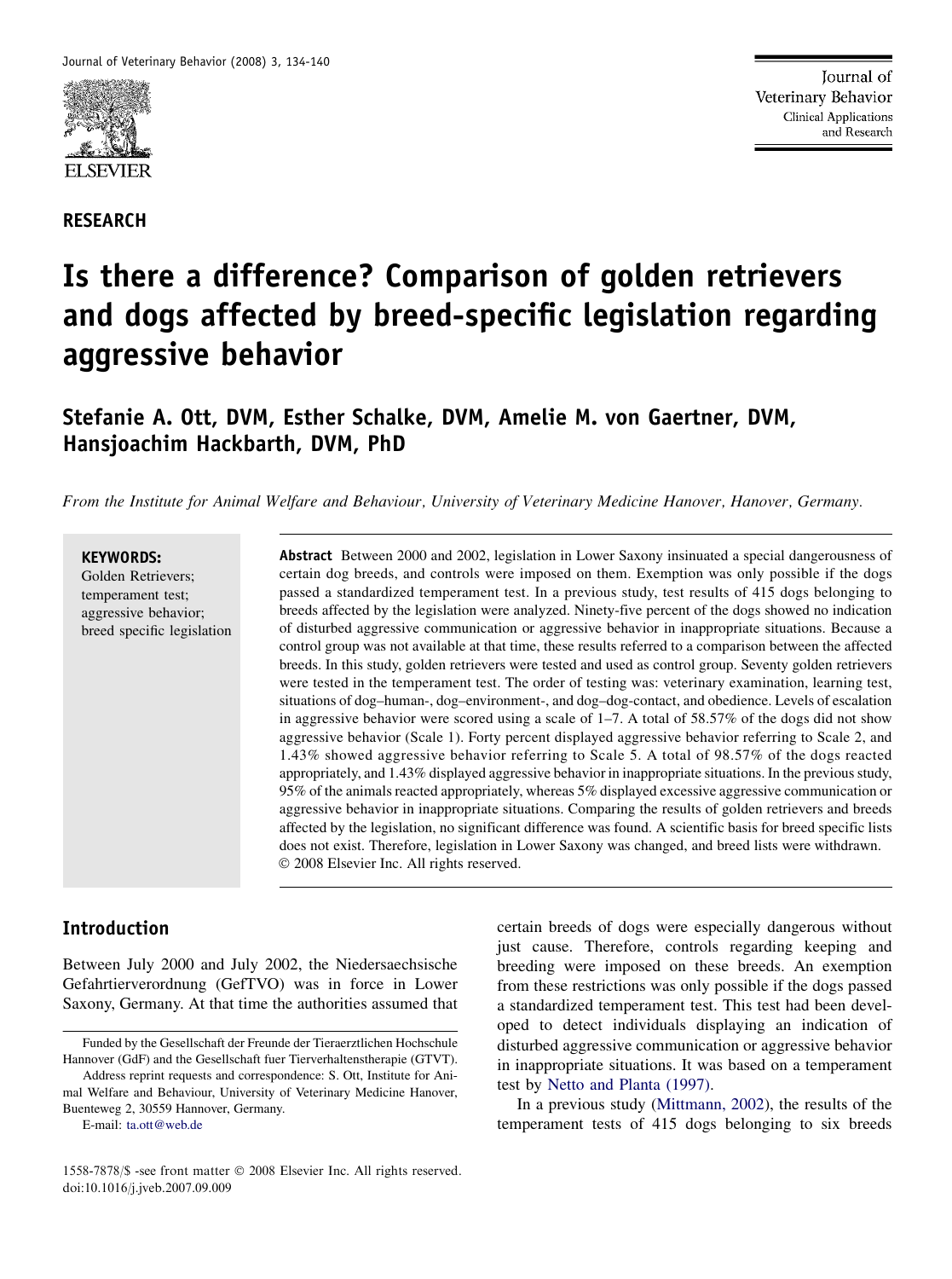affected by the legislation were analyzed for: (1) breed predisposition for disturbed aggressive communication or aggressive behavior in inappropriate situations, and (2) differences in behavior between the breeds. In 395 dogs (95.18%) no indication of disturbed aggressive communication or aggressive behavior in inappropriate situations could be found. Nineteen dogs showed aggressive behavior in inappropriate situations, and 1 dog reacted with disturbed aggressive communication (4.82%).

Because a control group was not available at that time, those results referred to a comparison between the six breeds affected by the legislation (American Staffordshire terrier, bullterrier, Doberman, rottweiler, Staffordshire Bullterrier, and dogs of the pit bull-type). However, whether the assumption of a special dangerousness of certain dog breeds is correct or not can only be proven with the use of a control group of dogs that do not belong to the breeds affected by the legislation.

For this reason, in a consecutive study 70 golden retrievers were tested and used as a control group. The results of this study were evaluated for:

- Breed disposition for disturbed aggressive communication or aggressive behavior in inappropriate situations in golden retrievers.
- Significant differences in the occurrence of aggressive behavior between the dogs affected by the legislation and golden retrievers.
- Clues for preferred strategies to solve conflict situations.

# Materials and methods

#### Animals

For statistical reasons, all dogs of the control group had to belong to only 1 breed. The golden retriever was not affected by legislation in any German county. It is often regarded as a friendly and peaceable dog and widely represented in the German society. For these reasons, the golden retriever was chosen as breed to make up the control group. The owners attended the temperament test voluntarily.

According to the guidelines of the temperament test, the animals had to be at least 15 months old. A limiting age did not exist. All dogs were kept in private ownership and did not know the examiner conducting the temperament test, the test assistants or the location of the test.

#### Test area

The temperament tests were conducted at a special test area located on the premises of the University of Veterinary Medicine Hanover. The test site was approximately 1,300 square meters (38 m  $\times$  36 m). It was enclosed by metal fencing, which was 2 m high and on one side had a door that could be closed securely. The ground of the test site was made up of sand and gravel. Along one sidewas a 4 m wide asphalted path. The whole area could be easily overlooked from every position within the test site. The general medical examination as well as learning and frustration test were carried out before the temperament test in a separate room of the university.

#### Test assistants

Besides the examiner at least another 3 test assistants were needed to conduct a temperament test. All test assistants were students at the University of Veterinary Medicine Hanover. They were of varying age, sex, and body height. One of the test assistants had to operate the video camera. Before the temperament test, all test assistants were informed about safety regulations and professional discretion. The assessment of the golden retrievers was always carried out by the same observer. The dogs tested were not known to the examiner or test assistants.

#### Test devices

Depending on the test situation different items were needed. All items were property of the University of Veterinary Medicine Hanover. They had already been used by [Mittmann \(2002\)](#page-6-0) for conducting the temperament test. The test devices are mentioned in the descriptions of the test situations ([Table 1](#page-2-0)).

For safety reasons all dogs had to be lead on a 2 m long double-ended leash. With two golden retrievers a size 8 plastic muzzle (top length 8 cm, bottom length 13 cm, circumference 31 cm) was used.

The temperament tests, except for general medical examination and learning and frustration test, of all 70 golden retrievers were videotaped with the use of a Sony CCD-TR 950E video camera. The videotaping covered the whole situation, i.e., test assistant, owner of the dog, and display of the dog.

#### Test procedure

Per day, a maximum of 5 dog-owner-teams were tested. The order of dog-owner-teams was determined by chance. Before commencing with the tests, the owners were introduced to the test procedure, and questions were settled. After this, every dog had to undergo a general medical examination to detect or rule out any diseases that might influence the dog's behavior in the temperament test. After the general clinical examination, a learning and frustration test was carried out to be sure that the participants had not been given sedatives. The temperament test consisted of the following parts: 21 situations involving dog–human contact, 14 situations involving dog–environment contact, dog–dog contact, and obedience. For a single dog the test lasted about 60 minutes. The dog–dog-contact was tested after every dog had completed all other parts of the test. Following [Mittmann \(2002\),](#page-6-0) the situations of the dog–dogcontact and the obedience part were not analyzed in this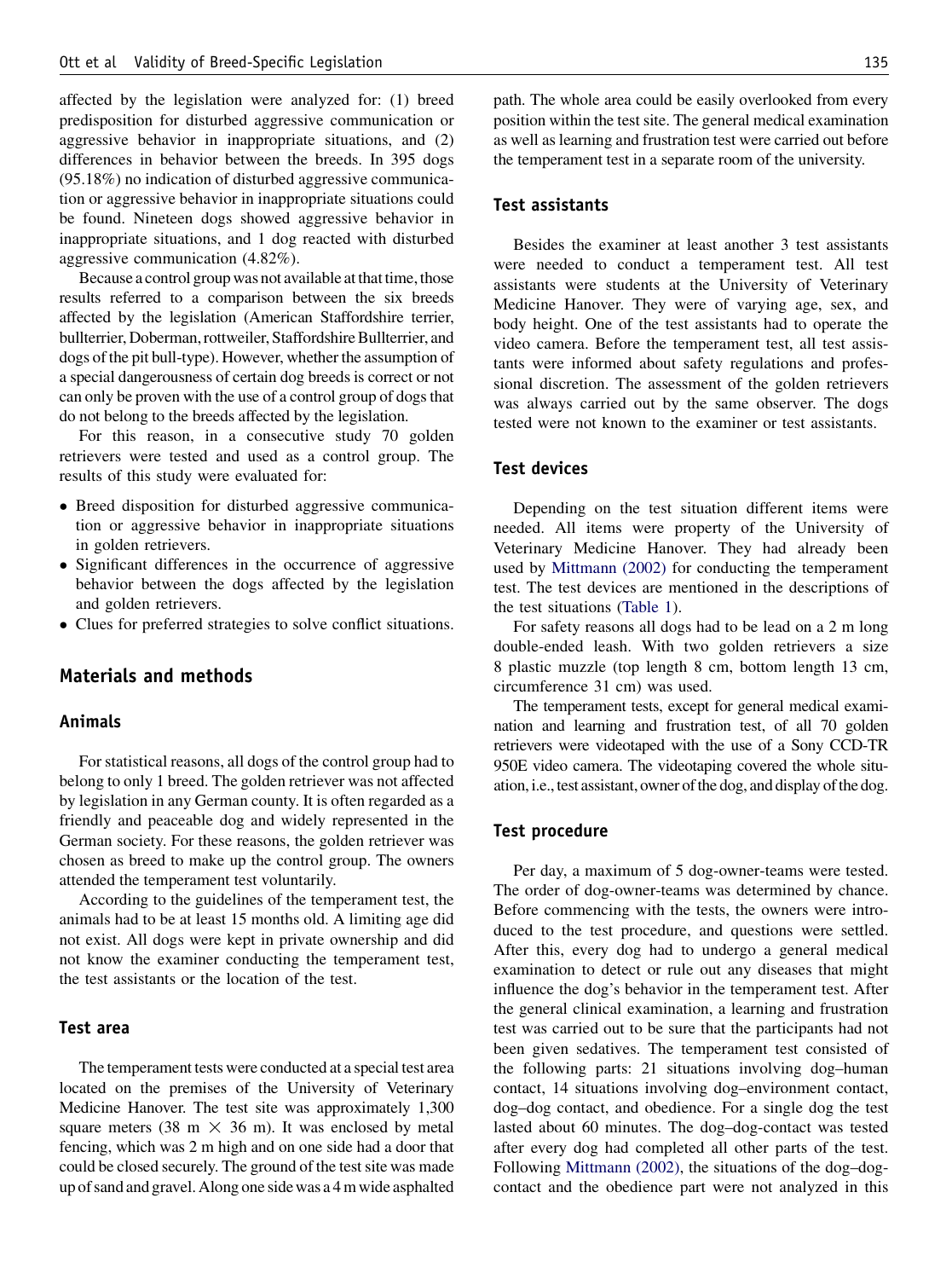# <span id="page-2-0"></span>Table 1 Dog behavioral test according to the law for keeping dogs in Niedersachsen (NMELF, 2000)

|            |                                                                                                                                                                                    |             | Comments<br>(description of<br>communicative |
|------------|------------------------------------------------------------------------------------------------------------------------------------------------------------------------------------|-------------|----------------------------------------------|
|            | Situation                                                                                                                                                                          | Grading (A) | behavior)                                    |
| 1.         | The owner tries to play with the dog by giving appropriate visual signals                                                                                                          |             |                                              |
| 2.         | A person approaches the dog from the front and stares at it                                                                                                                        |             |                                              |
| 3.         | The dog is tied to a post (e.g., as in front of a shop) and a person runs past him<br>(distance, approx 50 cm)                                                                     |             |                                              |
| 4.         | A person wearing a long black coat and a hat walks past the dog; the coat touches the dog                                                                                          |             |                                              |
| 5.<br>6.   | A limping person (with a walking stick or walking aid) walks past the dog and his owner<br>A person kneels in front of the dog, stretches the hand toward the dog and talks to him |             |                                              |
| 7.         | (distance, $0.5$ m + lead*)<br>A person is lying on the ground (or is crouching) and gets up abruptly as dog and owner are<br>passing by (distance, 2 m*)                          |             |                                              |
| 8.         | A person stumbles, passing the dog at a 1 m distance                                                                                                                               |             |                                              |
| 9.         | A jogger passes the dog from both directions and suddenly runs away from the dog                                                                                                   |             |                                              |
| 10.        | A person with a blind man's cane is slowly finding his way past the dog (distance, 2 m*)                                                                                           |             |                                              |
| 11.        | A 'drunk person' staggers past the dog (2 m distance*)                                                                                                                             |             |                                              |
| 12.        | A person talks to the dog                                                                                                                                                          |             |                                              |
| 13.        | A person shouts angrily at the dog                                                                                                                                                 |             |                                              |
| 14.        | A person cries (like a child)                                                                                                                                                      |             |                                              |
| 15.        | The dog owner talks in a friendly way to the dog and strokes him, while another person walks                                                                                       |             |                                              |
| 16.        | past, shouting at the dog and clapping his hands.<br>The dog owner puts his hand on the neck/back of the dog and puts his hand around the dogs                                     |             |                                              |
|            | muzzle (while talking to the dog in a friendly way)                                                                                                                                |             |                                              |
| 17.        | A person contacts the dog's body while passing by                                                                                                                                  |             |                                              |
| 18.        | A person displays play behavior in front of the dog                                                                                                                                |             |                                              |
| 19.        | Several (4) people approach the dog (not directly, in a casual manner) and stop close by him,<br>coming into body contact with the dog (simulating a situation such as in a lift)  |             |                                              |
| 20.        | A strange person tries to stroke the dog over the back (while talking to him)                                                                                                      |             |                                              |
| 21.        | A group of people come up to the dog, stand near him talking to each other and (if possible)<br>coming occasionally in slight body contact with the dog                            |             |                                              |
| 22.        | A barking dog is standing in front of the dog and his owner (distance approx 2 m)                                                                                                  |             |                                              |
| 23.        | Two strange dogs of different gender and with a different appearance (e.g., size, coat), pass the<br>dog (distance approx. 2 m)                                                    |             |                                              |
| 24.        | Immediately afterwards: the owner stumbles and touches the dog**                                                                                                                   |             |                                              |
| 25.        | Confrontation with a dog of the same gender behind a fence                                                                                                                         |             |                                              |
| 26.        | The dog gets isolated from his owner and is tied up at approx. 2 m distance from a fence with a<br>dog of the same gender behind it                                                |             |                                              |
| 27.        | Several people stop close to the dog while a noisy machine gets pushed by                                                                                                          |             |                                              |
| 28.        | Dog and dog owner pass some colored balloons in a close space                                                                                                                      |             |                                              |
| 29.        | An umbrella gets opened in close proximity to the dog (in a casual way as if happening on a<br>street, not in a threatening way directed toward the dog)                           |             |                                              |
| 30.        | A ball is rolled up to the dog                                                                                                                                                     |             |                                              |
| 31.        | A pram stroller with baby noise coming from it (tape recorder with crying baby, and a doll) gets<br>pushed past the dog.                                                           |             |                                              |
| 32.        | A bicycle drives past, ringing the bell (2 m distance)                                                                                                                             |             |                                              |
| 33.        | A test person approaches the dog, threatening him, shouting at him (with no other aids)                                                                                            |             |                                              |
| 34.        | A person threatens the dog with a stick (while standing up, not crouching down)                                                                                                    |             |                                              |
| 35.<br>36. | A person with a burning lighter approaches the dog<br>A broom makes noises on the floor                                                                                            |             |                                              |
|            | OBEDIENCE                                                                                                                                                                          |             |                                              |
|            | It must be obvious, that the owner is in control. The dog has to come back when recalled and<br>stop any behavior when given a 'leave' command.                                    |             |                                              |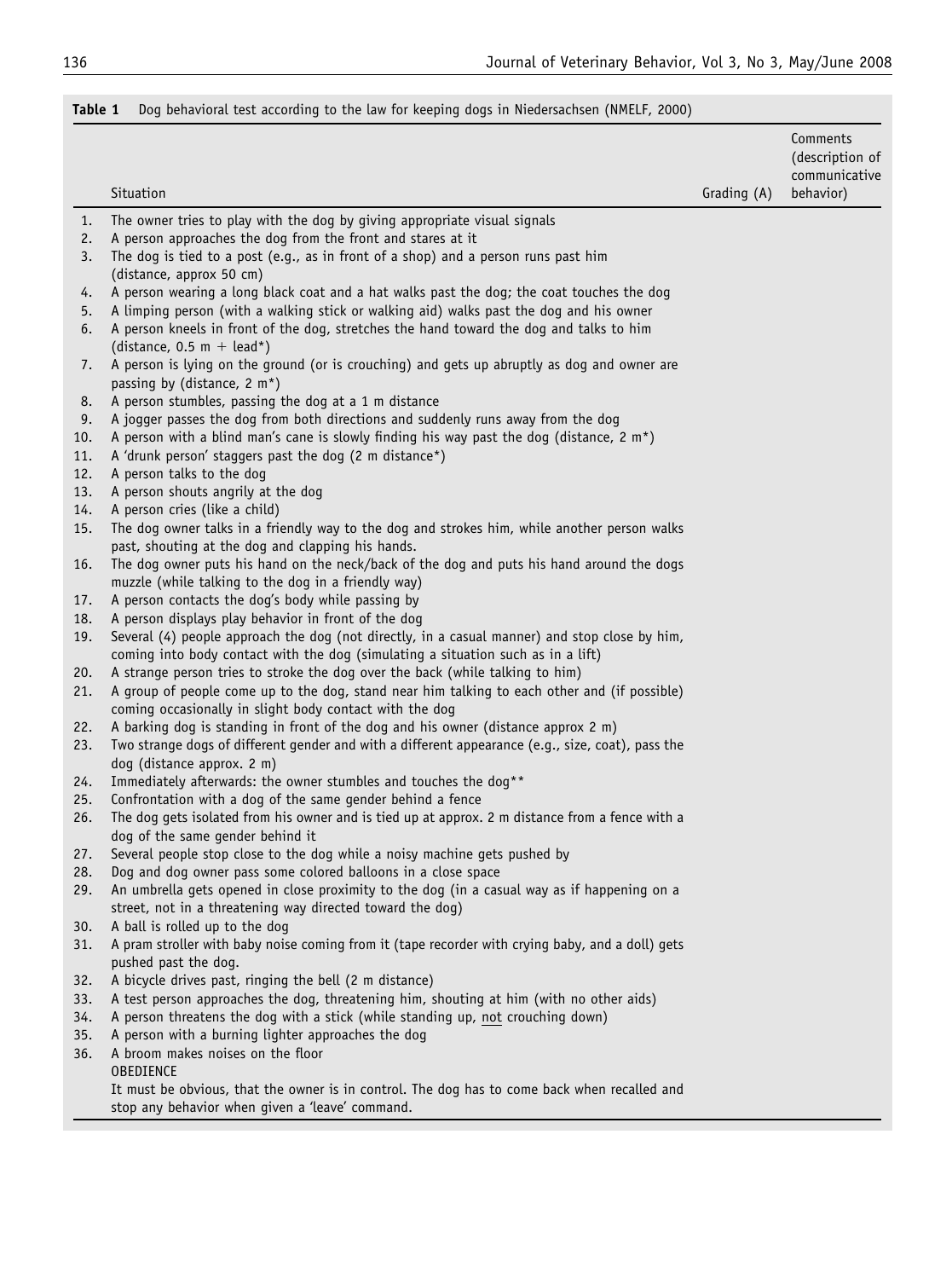| I<br>т.<br>œ<br>w | ۰. |  |  |
|-------------------|----|--|--|
|-------------------|----|--|--|

| Table 2 | Assessment of dogs: grading system for reactions (NMELF, 2000)                                                                                                                                                                    |
|---------|-----------------------------------------------------------------------------------------------------------------------------------------------------------------------------------------------------------------------------------|
|         | No aggressive signals detected (e.g., dog shows avoidance behavior or fear)                                                                                                                                                       |
| 2a      | Acoustic signals (growling or barking, hissing, crying)                                                                                                                                                                           |
| 2b      | Visual signals (showing teeth, lifting lip, staring/direct eye contact with or without growling or barking) while                                                                                                                 |
|         | doing this, the dog is stationary or backs up                                                                                                                                                                                     |
|         | Snapping (bite movements at some distance) with/without growling or barking or showing of teeth, direct eye<br>contact/staring; menace signals/aggressive facial expression or body language while being stationary or backing up |
| 4       | Like Number 3, but dog comes closer (but stops at some distance). It is important to observe if the dog stops on its<br>own or if it gets stopped by the lead                                                                     |
| 5       | Biting (attempt to bite) or attack (attempt to attack: coming closer at a fast pace and pushing) with growling or<br>barking or showing teeth                                                                                     |
| 6       | Like Number 5, but without any acoustic or visual signs                                                                                                                                                                           |
|         | Like Number 6 but animal needs over 10 min to calm down after escalation of behavior                                                                                                                                              |

study. A description of the situations of the dog behavioral test is given in [Table 1.](#page-2-0)

#### Assessment of the dogs

The dog's behavior was observed for each situation separately. For every situation, the dog's behavior was assigned to a category of behavior called scale. The total number of scales was seven. Scale 1 summarized all nonaggressive behaviors, e.g., the dog stayed neutral, or showed social approach, avoidance behavior, play behavior, or flight. Scales 2–7 classified aggressive behavior into 6 steps of escalation. The description of the dogs' behavior and the scale it was assigned to is given in Table 2.

According to the GefTVO, the assessment of a dog regarding its dangerousness had to be based on the following observation whether a dog reacted appropriately in the test situations or not. A temperament test result was regarded as failure if the dog showed aggressive communication of Scale 5 in inappropriate situations, i.e., non-threatening situations in which the test assistant clearly communicated in a friendly way, or situations that often occur in everyday life. A dog was also considered to have failed the temperament test if, in any situation, it displayed aggressive behavior assigned to Scale 6 or 7. The assessment of a dog regarding its dangerousness was therefore dependent on its behavior in threatening and in non-threatening situations.

Statistical analysis and preparation of graphics were carried out using GraphPad Prismen 4 (GraphPad Software, Inc., La Jolla, CA). Concerning pair-wise comparisons, the significance between groups was tested with the  $\chi^2$  value. Values of  $P < 0.05$  were considered as significant.

#### Results

# Dogs

Of 70 golden retrievers tested in this research project, 22 were male (3 of them neutered), and 48 female (6 of them

spayed). The dogs were between 15 months and 10 years old with a mean age of 4.1 years.

Thirty-three golden retrievers had previously attended and passed a temperament test of their kennel club, 2 golden retrievers had attended it and failed. Thirty-five golden retrievers had not attended their kennel club's temperament test.

#### Highest scale reached

Of 70 golden retrievers tested, 41 dogs (58.6%) did not show aggressive behavior at all (scale 1). [Mittmann \(2002\)](#page-6-0) had detected Scale 1 to be the highest scale reached in 33% of the American Staffordshire terriers, 63% of the bullterriers, 30% of the Dobermans, 36% of the rottweilers, 43% of the Staffordshire bullterriers, and 35% of the dogs of the pit bull-type (Table 3).

Another 28 golden retrievers (40%) displayed visual or acoustic menace signals while being stationary or backing away (Scale 2) at most. [Mittmann \(2002\)](#page-6-0) had assigned Scale 2 as the highest scale reached to 49% of the American Staffordshire terriers, 32% of the bull terriers, 52% of the Dobermans, 54% of the rottweilers, 50% of the Staffordshire bull terriers, and 44% of the dogs of the pit bull-type ([Table 4](#page-4-0)).

Table 3 Number and percentage of dogs per breed reaching Scale 1 as highest scale

| Dog breed                       | Percentage of dogs |  |
|---------------------------------|--------------------|--|
| Golden retrievers               | 58.6               |  |
| American Staffordshire terriers | 33                 |  |
| <b>Bull terriers</b>            | 63                 |  |
| <b>Dobermans</b>                | 30                 |  |
| Rottweilers                     | 36                 |  |
| Staffordshire bull terriers     | 43                 |  |
| Dogs of the pit bull type       | 35                 |  |
|                                 |                    |  |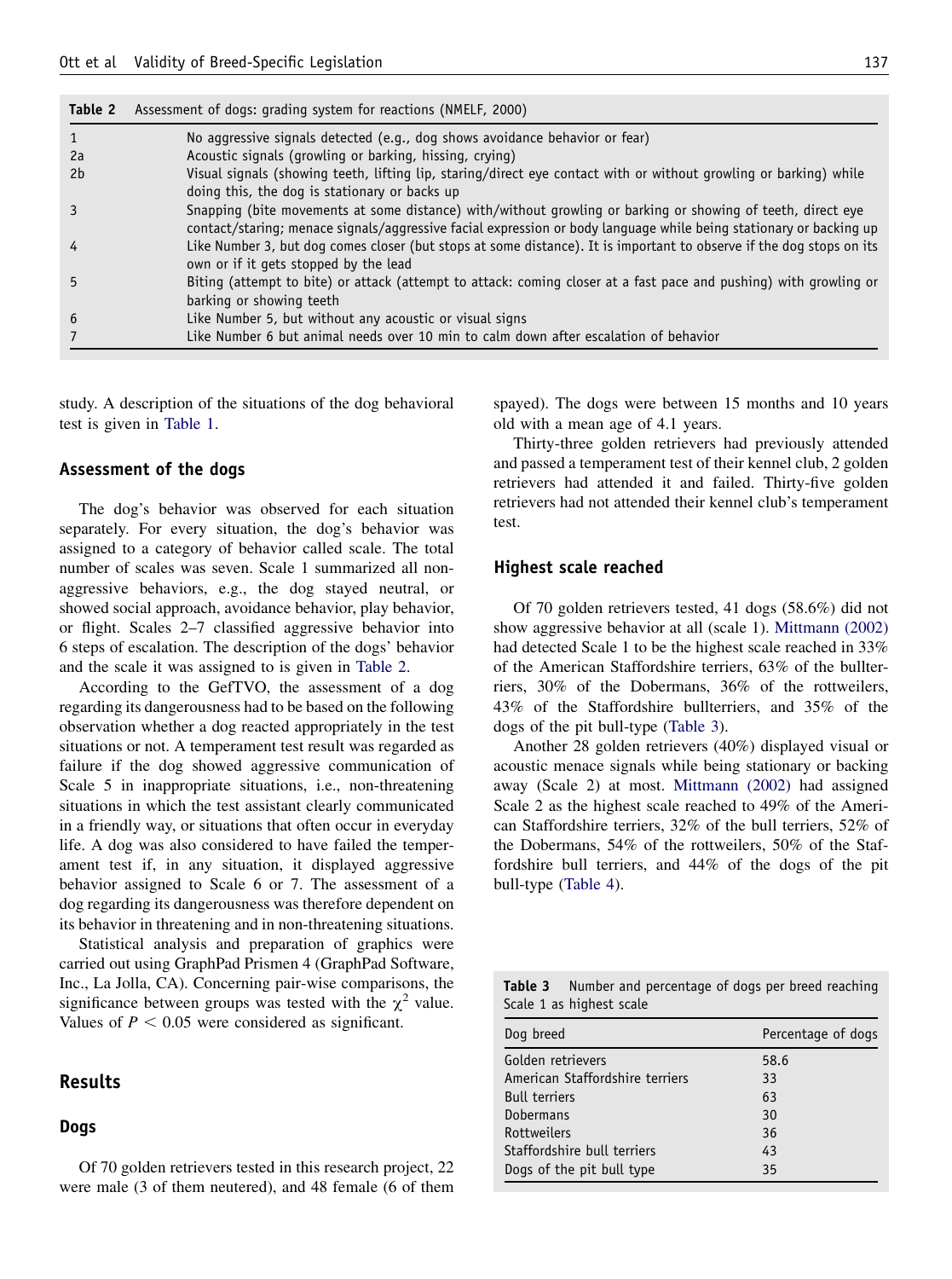| Dog breed                       | Percentage of dogs |
|---------------------------------|--------------------|
| Golden retrievers               | 40                 |
| American Staffordshire terriers | 49                 |
| <b>Bull terriers</b>            | 32                 |
| <b>Dobermans</b>                | 52                 |
| Rottweilers                     | 54                 |
| Staffordshire bullterriers      | 50                 |
| Dogs of the pit bull type       | 44                 |
|                                 |                    |

<span id="page-4-0"></span>Table 4 Number and percentage of dogs per breed reaching Scale 2 as highest scale

Biting or attacking with complete approach and earlier menace signals (Scale 5) was observed in 1 golden retriever (1.4%). Aggressive behavior of Scale 5 at most was shown by 13% of the American Staffordshire terriers, 3% of the bull terriers, 6% of the Dobermans, 4% of the Rottweilers, 12% of the Staffordshire bull terriers, and by 13% of the dogs of the pit bull-type.

Scale 3 (snapping intention while being stationary or backing up), Scale 4 (snapping intention while moving closer but stopping at some distance), Scale 6 (biting or attacking with complete approach but without earlier menace signals), and Scale 7 (like 6, but dogs needs more than 10 min to calm down) were not observed at all (Table 5).

#### Behavior of the dogs in individual situations

When examining the results it became apparent that the behavior of the golden retrievers depended on the behavior of the test assistants in the different situations. Aggressive behavior was most often observed in threatening situations: In situation ''Person stares at dog'' 12 dogs (17.1%) showed acoustic or visual menace signals (Scale 2). In situation "Person threatens dog with no aids" the behavior of 7 dogs (10.0%) was assigned to Scale 2.

In non-threatening situations, acoustic or visual menace signals (Scale 2) were shown in situations ''Drunk Person'' (7 dogs, 10%), "Clapping hands, screaming" (6 dogs, 8.6%), ''Umbrella'' (5 dogs, 7.1%), ''Stumbling,'' ''Bicycle'' (3 dogs,

Table 5 Number and percentage of dogs per breed reaching Scale 5 as highest scale

| Dog breed                       | Percentage of dogs |
|---------------------------------|--------------------|
| Golden retrievers               | 1.4                |
| American Staffordshire terriers | 13                 |
| <b>Bull terriers</b>            | 3                  |
| Dobermans                       | 6                  |
| Rottweilers                     | 4                  |
| Staffordshire bull Terriers     | 12                 |
| Dogs of the pit bull type       | 13                 |
|                                 |                    |

4.2% in each situation), "Long coat, hat," "Crying," "Person threatens dog with stick'' (2 dogs, 2.8% in each situation), "Abrupt rise," "Person shouts at dog," and "Broom" (1 dog, 1.4% in each situation). In the situation ''Drunk Person'' 1 dog (1.4%) reacted with aggressive behavior assigned to Scale 5. This was the only situation in which a golden retriever reached a higher score than Scale 2.

The 5 situations of the test in which aggressive communication was observed most often were ''Person stares at dog," "Person threatens dog with no aids," "Clapping hands, screaming," "Umbrella," and "Drunk person."

## Comparison of threatening and non-threatening situations

The dog–human- and dog–environment-contact included four threatening situations. In 7.9% of the threatening situations aggressive communication of Scales 2–4 could be observed. In non-threatening situations aggressive behavior of Scales 2–4 was detected in 1.4% of the situations. Aggressive behavior of Scales 2–4 was therefore highly significant more often shown by the dogs in threatening situations than in non-threatening situations ( $P < 0.0001$ ).

# Disorders in aggressive behavior and aggressive behavior in inappropriate situations

A dog was categorized as showing aggressive behavior in inappropriate situations if it reacted with biting with complete approach in those situations in which the test assistant communicated clearly in a friendly way or in situations that often occur in everyday life. A dog was considered to show disturbed aggressive behavior if it showed biting without previous threatening behavior (Scale 6) or if it was not able to become calm within 10 min (Scale 7).

According to these criteria 69 golden retrievers (98.6%) reacted appropriately considering the situation. One animal showed biting with complete approach and earlier menace signals (Scale 5) in the situation in which a ''Drunk person'' staggers past the dog in 2 m distance. This situation is a non-threatening situation. Therefore the dog's reaction was considered as aggressive behavior in an inappropriate situation.

In the previous study by [Mittmann \(2002\)](#page-6-0) had tested 415 dogs in the temperament test. In that study, 19 dogs had shown aggressive behavior in inappropriate situations. Concerning aggressive behavior in inappropriate situations, the pair-wise comparison between the dogs tested by [Mittmann](#page-6-0)  $(2002)$  and the dogs of the control group resulted in a P value of 0.19 ( $\chi^2$  test). Therefore no significant difference between both groups of dogs with regard to aggressive behavior in inappropriate situations could be detected. The same results were found when comparing the golden retrievers with each single breed of dog tested by [Mittmann \(2002\).](#page-6-0) The pair-wise comparison of bullterriers,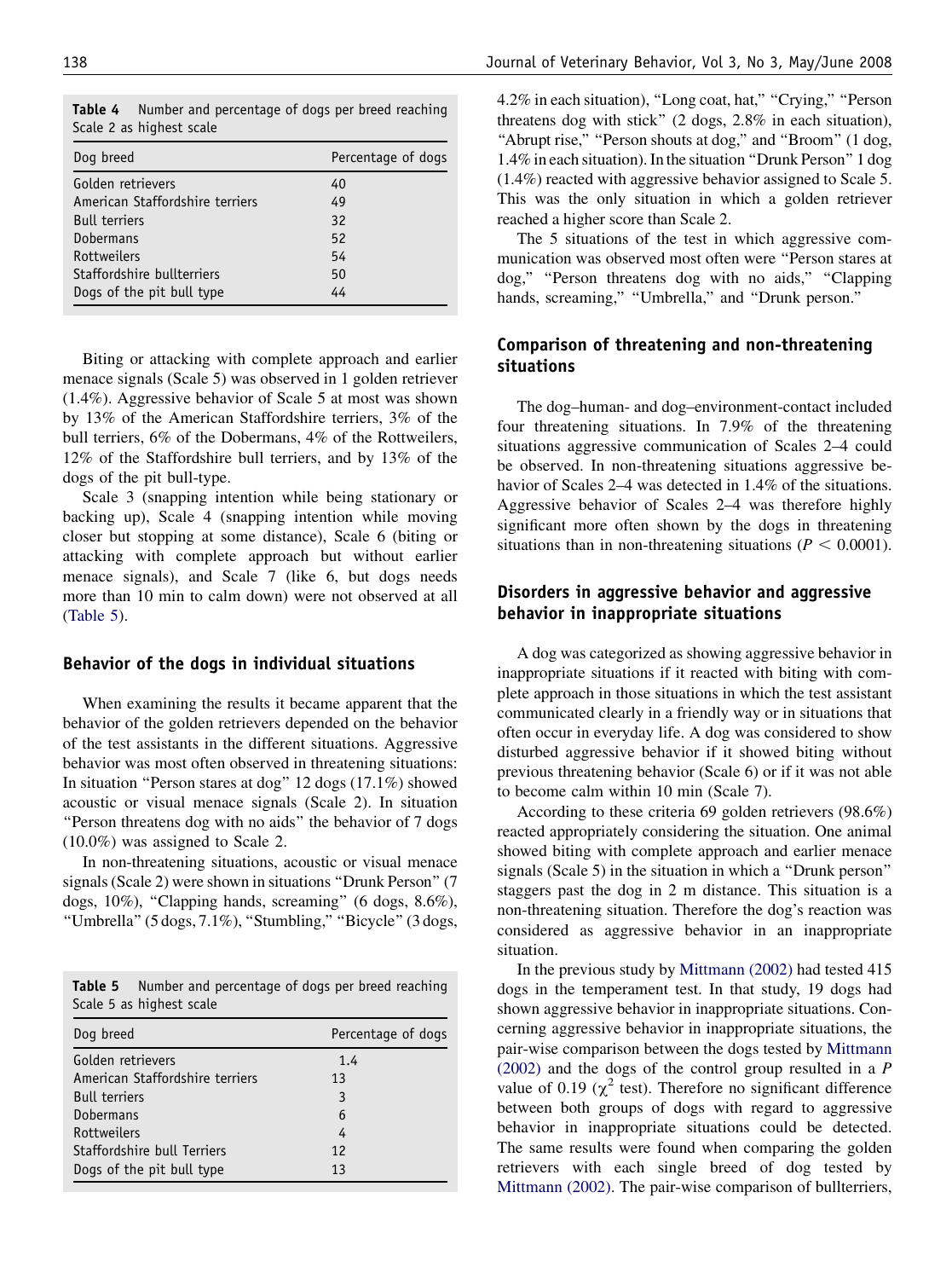rottweilers, Staffordshire bull terriers, and dogs of the pit bull-type resulted in values of  $0.26 < P < 1$  ( $\chi^2$  test). However, the pair-wise comparison of American Staffordshire terriers and Dobermans resulted in values of  $P = 0.047$ and 0.049 respectively ( $\chi^2$  test), indicating that these breeds showed aggressive behavior in inappropriate situations slightly significantly more often than the golden retrievers.

For statistical reasons, i.e., too small numbers of dogs showing disturbed aggressive communication, a comparison between the breeds tested by [Mittmann \(2002\)](#page-6-0) and the golden retrievers concerning disturbed aggressive communication could not be drawn.

#### Strategies to solve conflict situations

Every golden retriever underwent 34 test situations. As 70 dogs were tested, a total of 2,380 test situations were observed. In between 10 (29.4%) and 31 (91.2%) of the test situations signs of insecureness or stress signs such as panting, frequent urination, displacement behaviors such as shaking or yawning [\(Eisfeld, 1966; Lindsay, 2000; Rugaas,](#page-6-0) [2001; Schoening et al., 2004\)](#page-6-0), and calming signals [\(Rugaas,](#page-6-0) [2001\)](#page-6-0) could be observed in the display of the dogs. In a mean of 68.9% of the test situations the golden retrievers showed submissive behavior (e.g., averting gaze [\(Feddersen-Petersen and Ohl, 1995; Lindsay, 2000\)](#page-6-0), squinting ([Lindsay, 2000; Rugaas, 2001](#page-6-0)), submissive grin [\(Fox,](#page-6-0) [1971; Feddersen-Petersen and Ohl, 1995; Feddersen-](#page-6-0)[Petersen, 2004](#page-6-0)), lip licking [\(Fox, 1971; Zimen, 1971;](#page-6-0) [Feddersen-Petersen and Ohl, 1995; Lindsay, 2000;](#page-6-0) [Feddersen-Petersen, 2004](#page-6-0)), paw raising [\(Schenkel, 1967;](#page-6-0) [Fox, 1971; Althaus, 1982; Feddersen-Petersen, 2004](#page-6-0)), or drawn back ears, lips, and facial muscles ([Schalke, 2004\)](#page-6-0) as strategy for solving a conflict.

#### **Discussion**

The assessment of the behavior of dogs by observing them is always prone to the subjectivity of the observer. In 1 study, a significant difference between judgments made by experts in more than 50% of observed behaviors was found [\(Sundgren, 1993](#page-6-0)). The dogs tested by [Mittmann](#page-6-0) [\(2002\)](#page-6-0) were all observed by 2 experts. The golden retrievers were assessed by only 1 observer different from the experts in the previous study, and a second expert could always be consulted. However, to minimize the influence of errors caused by the observer's subjectivity, all temperament tests carried out at the Institute of Animal Welfare and Behavior (Pets, Laboratory Animals and Horses) of the University of Veterinary Medicine Hanover were videotaped. This made repeated observations of the dogs' behavior possible. By playing the tapes in slow motion or freezing images even slightest parts as well as fast changes of the dogs' displays could be detected.

By using a standardized testing procedure and scaling system a validated assessment of a dog's behavior was possible.

#### Results

A significant difference in the occurrence of aggressive behavior in inappropriate situations between the golden retrievers tested in this study and dogs belonging to 6 different breeds affected by the legislation and tested in a previous research project ([Mittmann, 2002](#page-6-0)) could not be detected. For the following reason, this is a striking result. The owners of the golden retrievers participated in this study on a voluntary basis. The results of their dogs' tests did not have to be passed on to the authorities.

The dogs tested by [Mittmann \(2002\)](#page-6-0) fell into 2 categories according to the legislation. Dogs belonging to Category 1 (American Staffordshire terriers, bullterriers, and dogs of the pit bull type) had to undergo a temperament test to not be euthanized. Dogs assigned to Category 2 (Dobermans, rottweilers, Staffordshire bull terriers, and 9 other dog breeds) had to attend a temperament test in case the owner wanted to get an exemption from having his dog muzzled and on a leash for the rest of its life. Concerning dogs belonging to either Category 1 or 2, the results of the temperament test had an influence on the dog's further life. The owners of these dogs therefore had a much higher psychologic pressure resting on them. The higher the psychologic and physiologic pressure resting on the owner, the more stress will the dog experience in a certain situation, leading to the dog showing aggressive behavior earlier and more intensively [\(Schoening, 2000](#page-6-0)). This applies to the dogs tested by [Mittmann \(2002\)](#page-6-0) and explains the slightly more frequent occurrence of aggressive behavior in dogs tested in the previous study. However, no significant difference between the 415 dogs tested by [Mittmann \(2002\)](#page-6-0) and the 70 golden retrievers of this study was found. Furthermore, no significant difference in the pair-wise comparison of golden retrievers with rottweilers, bullterriers, Staffordshire bullterriers, and dogs of the pit bull type was detected. The result that American Staffordshire terriers and Dobermans had a tendency to show aggressive behavior in inappropriate situations more often than golden retrievers might be explained by the far bigger psychological pressure put on these dogs' owners—the passing of the test being the single criterion deciding over a dog's euthanasia or its life-long being kept leashed and muzzled.

As the results show, aggressive behavior was most often shown in situations that were threatening for the dog, or in situations that were characterized by fast, abrupt, or strange movements of the test assistants. The reason for showing aggressive behavior was most often found to be anxiety. The same results were found by [Mittmann \(2002\).](#page-6-0) This accordance shows that dogs, regardless of their breed, display